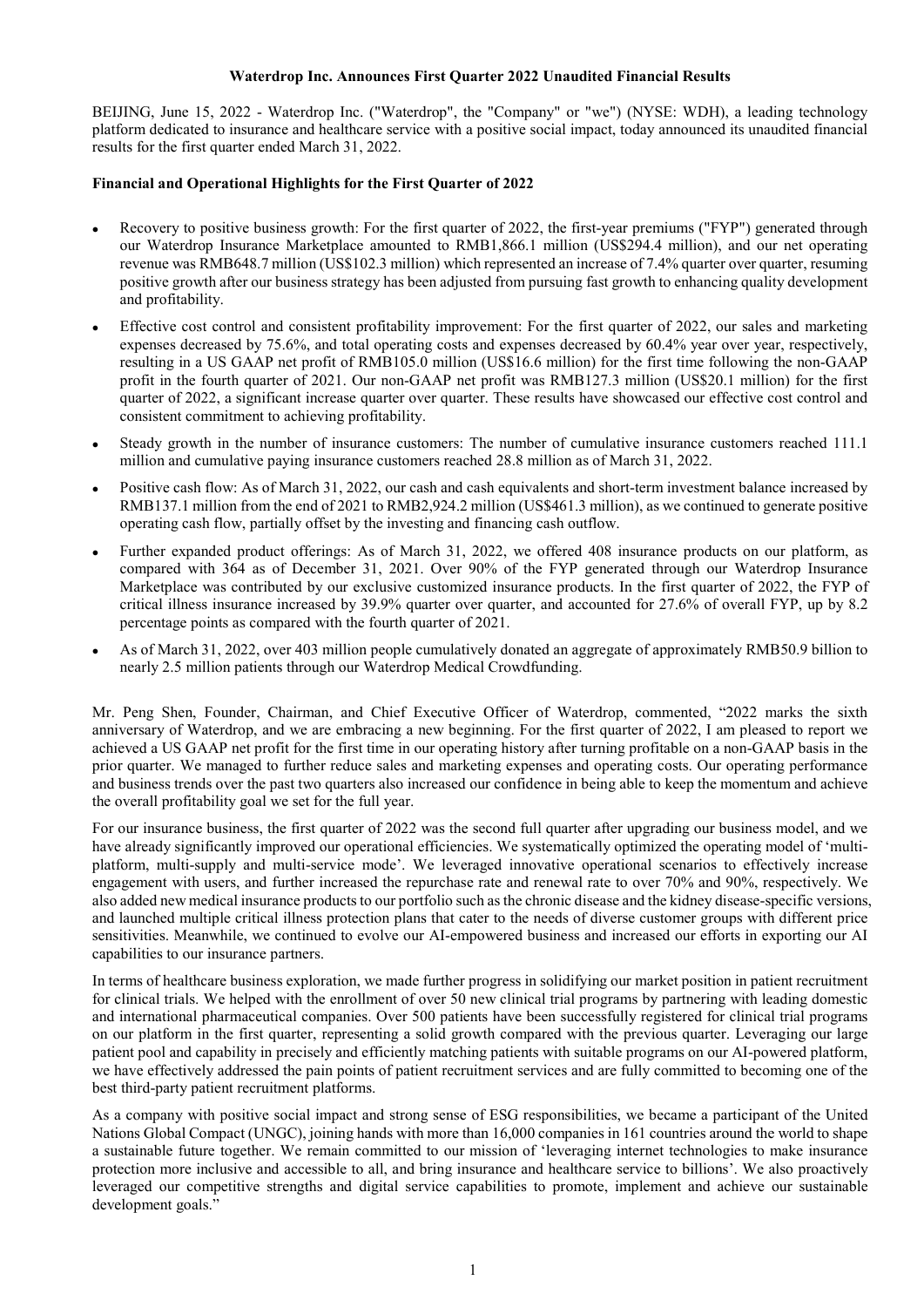# Financial Results for the First Quarter of 2022

# Operating revenue, net

Net operating revenue for the first quarter of 2022 decreased by 26.6% year over year to RMB648.7 million (US\$102.3 million) from RMB883.4 million for the same period of 2021, which was primarily due to the decrease in insurance-related income. The net operating revenue increased by 7.4% compared with the fourth quarter of 2021, mainly driven by the increase in insurance-related income.

- Insurance-related income includes insurance brokerage income and technical service income. Insurance brokerage income represents brokerage commissions earned from insurance companies. Technical service income is derived from providing technical services to insurance companies, insurance brokerage, and agency companies, which include customer relationship maintenance, customer complaint management, claim review, user referral services, among other things. Our insurance-related income amounted to RMB628.2 million (US\$99.1 million) in the first quarter of 2022, representing a decrease of 23.9% year over year from RMB825.4 million for the first quarter of 2021, which was mainly due to the decrease in insurance brokerage income.
- Net operating revenue from management fee income was nil for the first quarter of 2022, compared to RMB2.7 million for the same quarter of 2021, which was mainly due to the cessation of the mutual aid business at the end of March 2021. Following this adjustment, the corresponding management fee income from the mutual aid business is no longer a revenue stream for the Company from the second quarter of 2021 and onwards. Excluding such management fee income, the adjusted net operating revenue<sup>(1)</sup> for the first quarter of 2022 decreased by 26.3% compared with the same period of 2021.

Note: (1) See the sections entitled "Non-GAAP Financial Measures" for more information.

# Operating costs and expenses

 $\mathcal{L}_\text{max}$ 

Operating costs and expenses decreased by 60.4% year over year and 21.5% quarter over quarter to RMB532.0 million (US\$83.9 million) for the first quarter of 2022, due to the effective cost control measures taken since the third quarter of 2021.

- Operating costs decreased by 48.5% year over year to RMB154.9 million (US\$24.4 million) for the first quarter of 2022, compared with RMB300.6 million for the first quarter of 2021, which was primarily driven by (i) RMB38.6 million decrease in professional and outsourced customer service fees; (ii) RMB5.2 million decrease in payout investigation cost due to the cessation of mutual aid business, (iii) a decrease of RMB35.3 million in personnel cost for our expanded consultants and insurance agents team and (iv) a decrease of RMB76.8 million in relation to the cessation of the Waterdrop Mutual Aid business. On a quarter-over-quarter basis, operating costs decreased by 21.4% as compared to the fourth quarter of 2021, primarily due to a decrease of RMB44.9 million in personnel costs.
- Sales and marketing expenses decreased materially by 75.6% year over year to RMB204.3 million (US\$32.2 million) for the first quarter of 2022, compared with RMB837.2 million for the first quarter of 2021. The decrease was primarily due to (i) RMB619.8 million decrease in marketing expenses to third-party traffic channels and (ii) RMB17.9 million decrease in outsourced sales and marketing service fees to third parties, offset by an increase of RMB14.4 million in payroll and related expenses for the employees involved in sales and marketing functions. On a quarter-over-quarter basis, sales and marketing expenses decreased by 15.2% from RMB241.0 million for the fourth quarter of 2021. This was mainly due to the decrease of RMB26.5 million in marketing expenses to third-party traffic channels, RMB5.4 million in payroll and related expenses for employees, and RMB3.3 million in outsourced sales and marketing service fees to third parties under our cost control plan and more strict budgeting for expenses.
- General and administrative expenses decreased by 15.9% year over year to RMB102.0 million (US\$16.1 million) for the first quarter of 2022, compared with RMB121.3 million for the first quarter of 2021. The year-over-year variance was a net impact of the decrease of RMB45.1 million in share-based compensation expenses offset by (i) RMB7.2 million increase in D&O insurance premiums, (ii) RMB4.7 million increase in professional service fees, and (iii) RMB11.5 million increase in allowance for doubtful accounts. On a quarter-over-quarter basis, general and administrative expenses decreased by 31.4% from RMB148.7 million for the fourth quarter of 2021, which was mainly due to the combined impact of a decrease of RMB39.0 million in impairment loss and RMB15.9 million in personnel cost and share-based compensation expenses.
- Research and development expenses decreased by 16.6% year over year to RMB70.8 million (US\$11.2 million) for the first quarter of 2022, compared with RMB84.9 million for the same period of 2021. The decrease was primarily due to RMB13.8 million decreases in research and development personnel costs and share-based compensation expenses. On a quarter-over-quarter basis, research and development expenses decreased by 22.1% compared to the fourth quarter of 2021, mainly due to the optimization of our organizational structure.

Operating profit for the first quarter of 2022 was RMB116.6 million (US\$18.4 million), compared with an operating loss of RMB460.6 million for the first quarter of 2021 and a loss of RMB73.9 million for the fourth quarter of 2021.

Interest income for the first quarter of 2022 was RMB14.5 million (US\$2.3 million), compared with RMB13.2 million for the same period of 2021. The increase was primarily due to the increase in our bank balance and short-term investments as a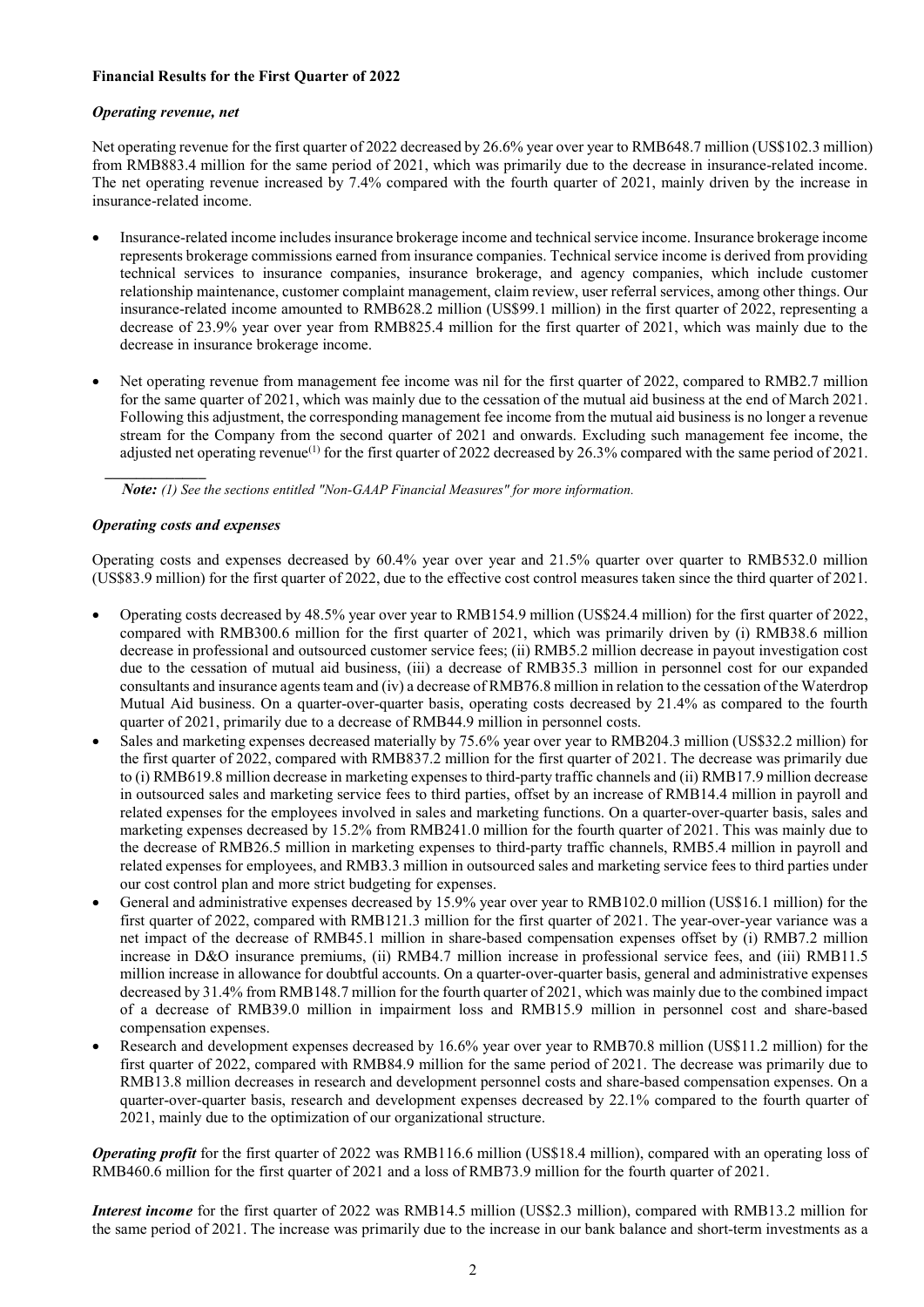result of the receipt of net proceeds from the completion of our initial public offering in May 2021 and positive operating cash flow generated from the business during the first quarter of 2022.

**Income tax expense** for the first quarter of 2022 was RMB51.3 million (US\$8.1 million), compared with an income tax benefit of RMB74.3 million for the same period of 2021.

Net profit attributable to Waterdrop for the first quarter of 2022 was RMB105.0 million (US\$16.6 million), compared with a net loss of RMB370.2 million for the same period of 2021, and a net loss of RMB71.2 million for the fourth quarter of 2021.

Adjusted net profit attributable to Waterdrop for the first quarter of 2022 was RMB127.3 million (US\$20.1 million), compared with an adjusted net loss of RMB203.1 million for the same period of 2021, and an adjusted net profit of RMB5.9 million for the fourth quarter of 2021.

### Cash and cash equivalents and short-term investment

As of March 31, 2022, the Company had combined cash and cash equivalents and short-term investments of RMB2,924.2 million (US\$461.3 million), as compared with RMB2,787.1 million as of December 31, 2021.

### Share Repurchase Plan

Pursuant to the 12-month share repurchase program announced on September 8, 2021, since the announcement up to the end of the first quarter of 2022, we cumulatively repurchased approximately 3.1 million ADSs from the open market with cash for a total consideration of approximately US\$5.1 million.

### Business Outlook

The Company expects to achieve overall profitability on a non-GAAP basis for the year 2022 under the circumstances that we keep investing in established businesses and new initiatives. We also expect the net operating revenue growth to continue quarter over quarter in the second quarter of 2022. This forecast is based on the current market conditions and reflects the Company's preliminary view and estimates, which are all subject to changes.

### Exchange Rate

This announcement contains translations of certain RMB amounts into U.S. dollars ("USD" or "US\$") at specified rates solely for the convenience of the reader. Unless otherwise stated, all translations from RMB to USD were made at the rate of RMB6.3393 to US\$1.00, the noon buying rate in effect on March 31, 2022 in the H.10 statistical release of the Federal Reserve Board. The Company makes no representation that the RMB or USD amounts referred could be converted into USD or RMB, as the case may be, at any particular rate or at all. For analytical presentation, all percentages are calculated using the numbers presented in the financial statements contained in this earnings release.

### Non-GAAP Financial Measures

The Company uses non-GAAP financial measures, such as adjusted net operating revenue and adjusted net profit/loss, in evaluating the Company's operating results and for financial and operational decision-making purposes. Adjusted net operating revenue represents net operating revenue excluding management fee income from mutual aid business. Adjusted net profit/loss represents net profit/loss excluding share-based compensation expense, the impact of terminating the mutual aid plan, foreign currency exchange gain or losses, impairment loss, and share of results of equity method investee. Such adjustments have no impact on income tax.

The non-GAAP financial measures are not presented in accordance with U.S. GAAP and may be different from non-GAAP methods of accounting and reporting used by other companies. The non-GAAP financial measures have limitations as analytical tools and when assessing the Company's operating performance, investors should not consider them in isolation, or as a substitute for net loss or other consolidated statements of comprehensive loss data prepared in accordance with U.S. GAAP. The Company encourages investors and others to review its financial information in its entirety and not rely on a single financial measure. Investors are encouraged to review the Company's historical non-GAAP financial measures to the most directly comparable GAAP measures. Adjusted net operating revenue and adjusted net profit/loss presented here may not be comparable to similarly titled measures presented by other companies. Other companies may calculate similarly titled measures differently, limiting their usefulness as comparative measures to our data. The Company encourages investors and others to review its financial information in its entirety and not rely on a single financial measure.

The Company mitigates these limitations by reconciling the non-GAAP financial measures to the most comparable U.S. GAAP performance measures, all of which should be considered when evaluating the Company's performance. For more information on the non-GAAP financial measures, please see the table captioned "Reconciliation of GAAP and Non-GAAP Results" set forth at the end of this press release.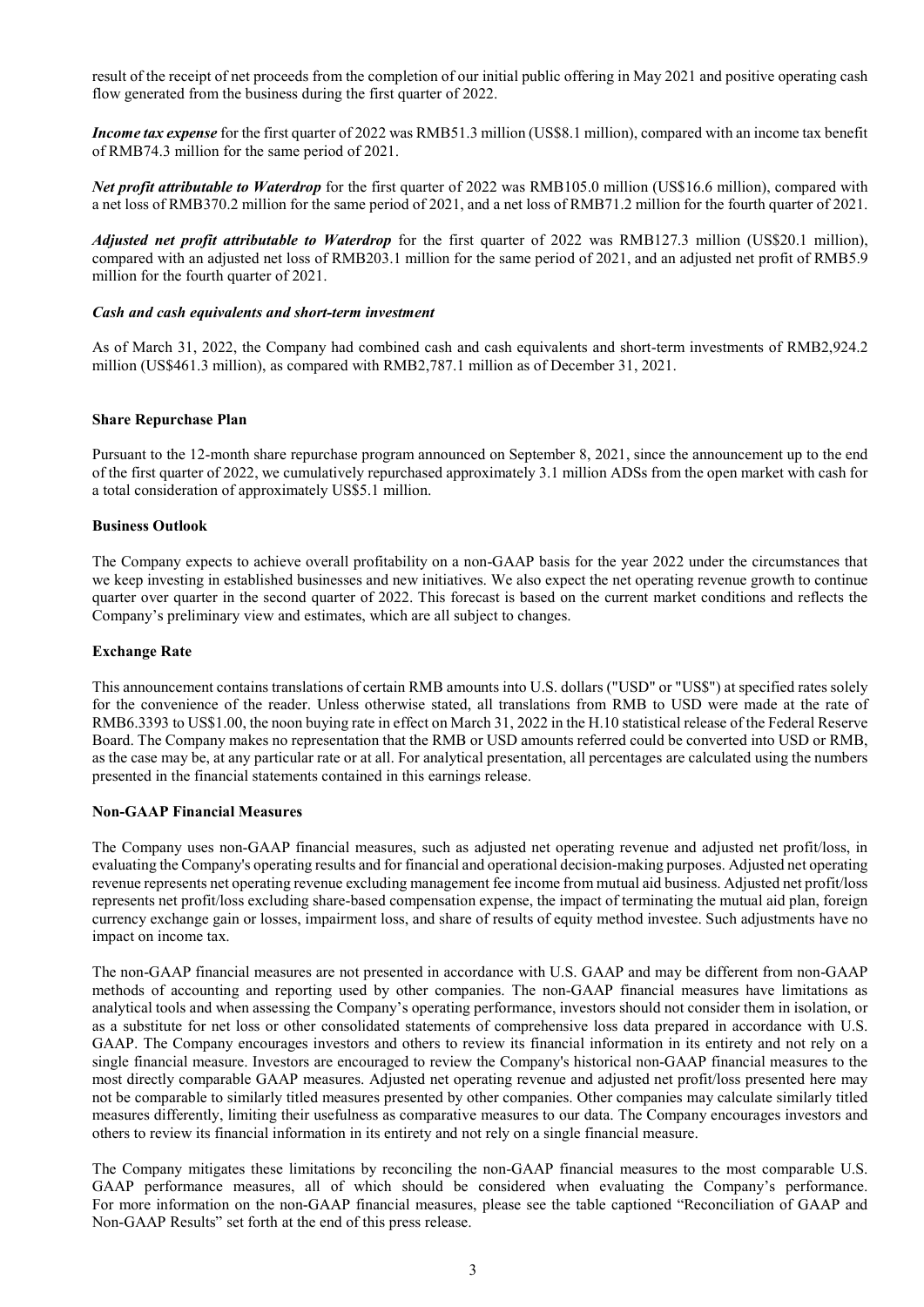### Safe Harbor Statement

This press release contains statements that may constitute "forward-looking" statements pursuant to the "safe harbor" provisions of the U.S. Private Securities Litigation Reform Act of 1995. These forward-looking statements can be identified by terminology such as "will," "expects," "anticipates," "aims," "future," "intends," "plans," "believes," "estimates," "likely to" and similar statements. Among other things, quotations in this announcement, contain forward-looking statements. Waterdrop may also make written or oral forward-looking statements in its periodic reports to the Securities and Exchange Commission (the "SEC"), in its annual report to shareholders, in press releases and other written materials and in oral statements made by its officers, directors or employees to third parties. Statements that are not historical facts, including statements about Waterdrop's beliefs, plans and expectations, are forward-looking statements. Forward-looking statements involve inherent risks and uncertainties. A number of factors could cause actual results to differ materially from those contained in any forward-looking statement, including but not limited to the following: Waterdrop's mission, goals and strategies; Waterdrop's future business development, financial condition and results of operations; the expected growth of the insurance, medical crowdfunding and healthcare industry in China; Waterdrop's expectations regarding demand for and market acceptance of our products and services; Waterdrop's expectations regarding its relationships with consumers, insurance carriers and other partners; competition in the industry and relevant government policies and regulations relating to insurance, medical crowdfunding and healthcare industry. Further information regarding these and other risks is included in Waterdrop's filings with the SEC. All information provided in this press release is as of the date of this press release, and Waterdrop does not undertake any obligation to update any forward-looking statement, except as required under applicable law.

### Conference Call Information

Waterdrop's management team will hold a conference call on June 15, 2022 at 8:00 AM U.S. Eastern Time (8:00 PM Beijing/Hong Kong Time on the same day) to discuss the financial results. Dial-in details for the earnings conference call are as follows:

| International:           | 1-412-317-6061 |
|--------------------------|----------------|
| United States Toll Free: | 1-888-317-6003 |
| Hong Kong Toll Free:     | 800-963976     |
| Hong Kong:               | 852-58081995   |
| Mainland China:          | 4001-206115    |
| Elite Entry Number:      | 8558252        |

Please dial in 15 minutes before the call is scheduled to begin and provide the Elite Entry Number to join the call.

A telephone replay will be accessible two hours after the conclusion of the conference call through June 22, 2022 by dialing the following numbers:

| United States Toll Free: | 1-877-344-7529 |
|--------------------------|----------------|
| International:           | 1-412-317-0088 |
| Access Code:             | 4166042        |

A live and archived webcast of the conference call will also be available at the Company's investor relations website at http://ir.waterdrop-inc.com/.

#### About Waterdrop Inc.

Waterdrop Inc. (NYSE: WDH) is a leading technology platform dedicated to insurance and healthcare service with a positive social impact. Founded in 2016, with the comprehensive coverage of Waterdrop Insurance Marketplace and Waterdrop Medical Crowdfunding, Waterdrop aims to bring insurance and healthcare service to billions through technology. For more information, please visit www.waterdrop-inc.com.

#### For investor inquiries, please contact

Waterdrop Inc. Xiaojiao Cui IR@shuidi-inc.com

Christensen In China Mr. Eric Yuan Phone: +86-1380-111-0739 E-mail: Eyuan@christensenir.com

In the US Ms. Linda Bergkamp Phone: +1-480-614-3004 Email: lbergkamp@christensenir.com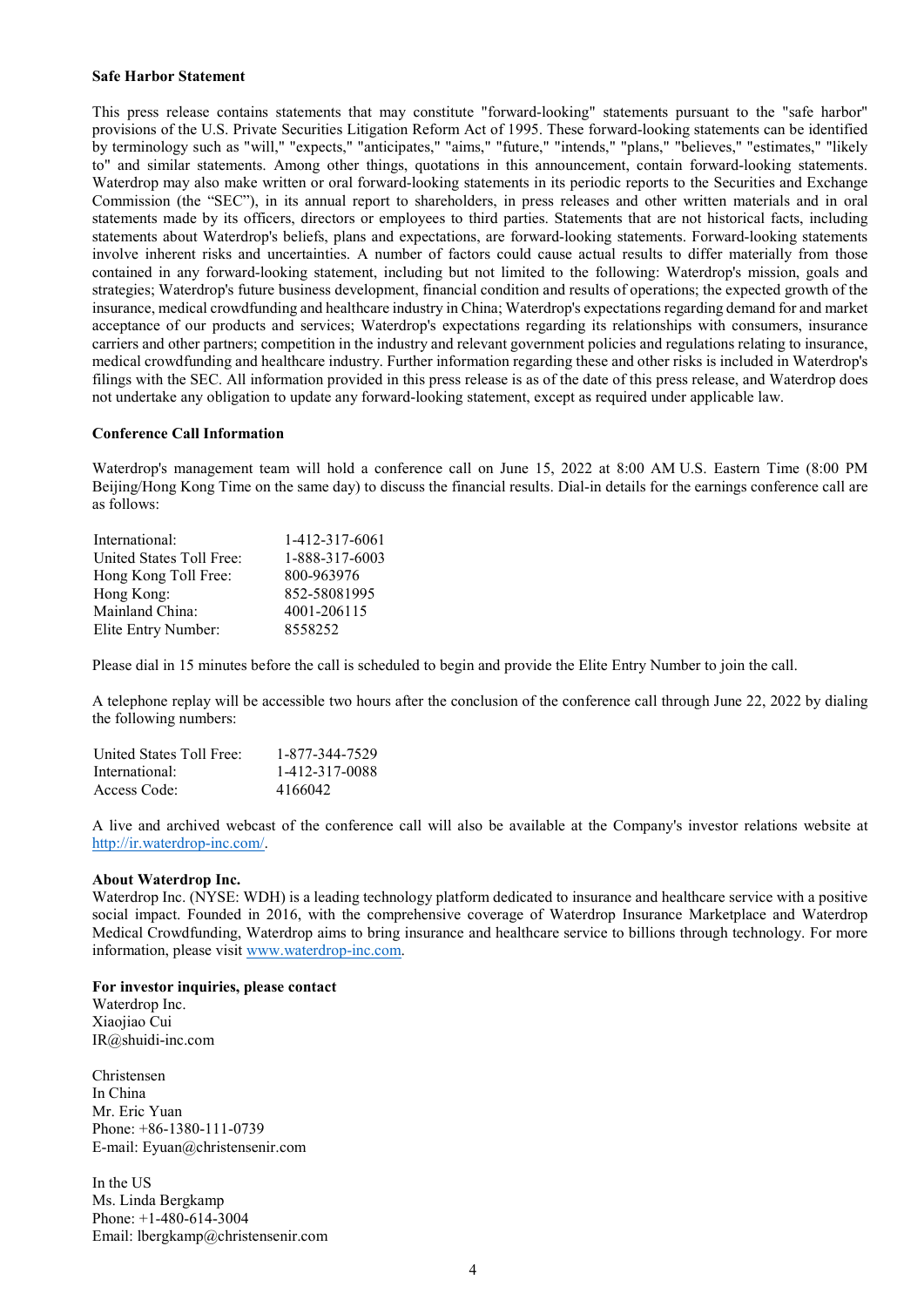# WATERDROP INC. UNAUDITED CONDENSED CONSOLIDATED BALANCE SHEETS (All amounts in thousands, unless otherwise noted)

|                                                | As of             |                |            |  |
|------------------------------------------------|-------------------|----------------|------------|--|
|                                                | December 31, 2021 | March 31, 2022 |            |  |
|                                                | <b>RMB</b>        | <b>RMB</b>     | <b>USD</b> |  |
| <b>Assets</b>                                  |                   |                |            |  |
| <b>Current assets</b>                          |                   |                |            |  |
| Cash and cash equivalents                      | 817,719           | 334,275        | 52,731     |  |
| Restricted cash                                | 667,664           | 516,457        | 81,469     |  |
| Short-term investments                         | 1,969,362         | 2,589,917      | 408,549    |  |
| Accounts receivable, net                       | 643,843           | 687,696        | 108,481    |  |
| Inventories, net                               |                   | 326            | 51         |  |
| Current contract assets                        | 563,611           | 466,770        | 73,631     |  |
| Amount due from related parties                | 1,049             | 169            | 27         |  |
| Prepaid expense and other assets               | 369,794           | 353,471        | 55,760     |  |
| <b>Total current assets</b>                    | 5,033,042         | 4,949,081      | 780,699    |  |
| <b>Non-current assets</b>                      |                   |                |            |  |
| Non-current contract assets                    | 29,889            | 50,410         | 7,952      |  |
| Property, equipment and software, net          | 44,762            | 40,920         | 6,455      |  |
| Intangible assets, net                         | 56,753            | 56,718         | 8,947      |  |
| Long-term investments                          | 11,812            | 11,802         | 1,862      |  |
| Right of use assets, net                       | 59,081            | 52,076         | 8,215      |  |
| Deferred tax assets                            | 11,840            |                |            |  |
| Goodwill                                       | 3,420             | 3,420          | 539        |  |
| <b>Total non-current assets</b>                | 217,557           | 215,346        | 33,970     |  |
| <b>Total assets</b>                            | 5,250,599         | 5,164,427      | 814,669    |  |
| <b>Liabilities and Shareholders' Equity</b>    |                   |                |            |  |
| <b>Current liabilities</b>                     |                   |                |            |  |
| Amount due to related parties                  | 20,449            | 16,036         | 2,530      |  |
| Insurance premium payables                     | 685,028           | 520,212        | 82,061     |  |
| Deferred revenue                               | 803               | 1,028          | 162        |  |
| Accrued expenses and other current liabilities | 498,752           | 447,761        | 70,633     |  |
| Current lease liabilities                      | 44,113            | 33,245         | 5,244      |  |
| <b>Total current liabilities</b>               | 1,249,145         | 1,018,282      | 160,630    |  |
| <b>Non-current liabilities</b>                 |                   |                |            |  |
| Non-current lease liabilities                  | 14,477            | 12,070         | 1,904      |  |
| Deferred tax liabilities                       | 13,551            | 52,723         | 8,317      |  |
| <b>Total non-current liabilities</b>           | 28,028            | 64,793         | 10,221     |  |
| <b>Total liabilities</b>                       | 1,277,173         | 1,083,075      | 170,851    |  |
| Shareholders' equity                           |                   |                |            |  |
| Class A ordinary shares                        | 107               | 107            | 17         |  |
| Class B ordinary shares                        | 27                | 27             | 4          |  |
| Treasury stock                                 |                   | (1)            |            |  |
| Additional paid-in capital                     | 7,329,420         | 7,339,100      | 1,157,715  |  |
| Accumulated other comprehensive loss           | (21, 492)         | (28, 203)      | (4, 449)   |  |
| Accumulated deficit                            | (3,334,636)       | (3,229,678)    | (509, 469) |  |
| Total shareholders' equity                     | 3,973,426         | 4,081,352      | 643,818    |  |
| Total liabilities and shareholders' equity     | 5,250,599         | 5,164,427      | 814,669    |  |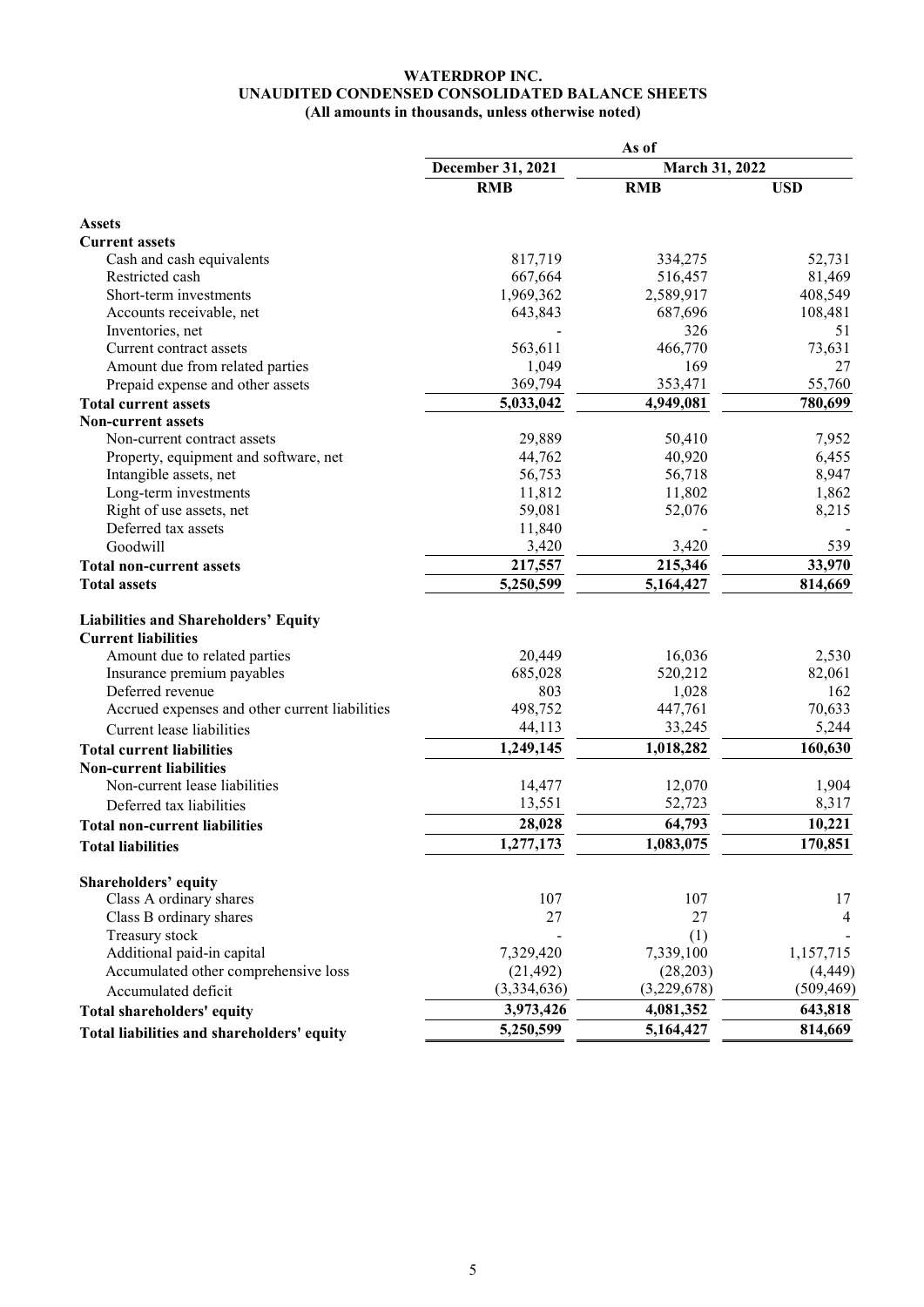# WATERDROP INC. UNAUDITED CONDENSED CONSOLIDATED STATEMENTS OF OPERATIONS AND COMPREHENSIVE LOSS (All amounts in thousands, except for share and per share data, or otherwise noted)

|                                                                              | <b>For the Three Months Ended</b> |                   |               |                |
|------------------------------------------------------------------------------|-----------------------------------|-------------------|---------------|----------------|
|                                                                              | March 31, 2021                    | December 31, 2021 |               | March 31, 2022 |
|                                                                              | <b>RMB</b>                        | <b>RMB</b>        | <b>RMB</b>    | <b>USD</b>     |
| Operating revenue, net                                                       | 883,367                           | 603,888           | 648,688       | 102,328        |
| Operating costs and expenses <sup>(i)</sup>                                  |                                   |                   |               |                |
| Operating costs                                                              | (300, 608)                        | (197, 133)        | (154,880)     | (24, 432)      |
| Sales and marketing expenses                                                 | (837, 153)                        | (241,010)         | (204, 343)    | (32, 234)      |
| General and administrative expenses                                          | (121, 287)                        | (148, 715)        | (101,995)     | (16,089)       |
| Research and development expenses                                            | (84, 875)                         | (90, 967)         | (70, 825)     | (11, 172)      |
| <b>Total operating costs and expenses</b>                                    | (1,343,923)                       | (677, 825)        | (532, 043)    | (83,927)       |
| <b>Operating (loss)/profit</b>                                               | (460, 556)                        | (73, 937)         | 116,645       | 18,401         |
| Other income                                                                 |                                   |                   |               |                |
| Interest income                                                              | 13,215                            | 12,192            | 14,492        | 2,286          |
| Foreign currency exchange gain/(loss)                                        | 784                               | (5,616)           | 653           | 103            |
| Others, net                                                                  | 2,101                             | 1,198             | 24,489        | 3,863          |
| (Loss)/profit before income tax, and share of loss in equity method investee | (444, 456)                        | (66, 163)         | 156,279       | 24,653         |
| Income tax benefit/(expense)                                                 | 74,300                            | (5,034)           | (51, 321)     | (8,096)        |
| Net (loss)/profit attributable to Waterdrop Inc.                             | (370, 156)                        | (71, 197)         | 104,958       | 16,557         |
| Preferred shares redemption value accretion                                  | (110, 287)                        |                   |               |                |
| Net (loss)/profit attributable to ordinary shareholders                      | (480, 443)                        | (71, 197)         | 104,958       | 16,557         |
| Net (loss)/profit                                                            | (370, 156)                        | (71, 197)         | 104,958       | 16,557         |
| Other comprehensive (loss)/income:                                           |                                   |                   |               |                |
| Foreign currency translation adjustment, net of tax                          | (2,782)                           | (10, 465)         | (7, 783)      | (1,228)        |
| Unrealized gains on available for sale investments, net of tax               | 1,067                             | 154               | 1,072         | 169            |
| Comprehensive (loss)/income                                                  | (371, 871)                        | (81,508)          | 98,247        | 15,498         |
| Weighted average number of ordinary shares used in computing                 |                                   |                   |               |                |
| net (loss)/profit per share                                                  |                                   |                   |               |                |
| <b>Basic</b>                                                                 | 1,191,599,014                     | 3,935,102,446     | 3,938,758,720 | 3,938,758,720  |
| Diluted                                                                      | 1,191,599,014                     | 3,935,102,446     | 4,017,949,706 | 4,017,949,706  |
| Net (loss)/profit per share attributable to ordinary shareholders            |                                   |                   |               |                |
| Basic                                                                        | (0.40)                            | (0.02)            | 0.03          | 0.00           |
| Diluted                                                                      | (0.40)                            | (0.02)            | 0.03          | 0.00           |

(i) Share-based compensation expenses are included in the operating costs and expenses as follows.

| $\lambda$                           |                       | <u>share cases compensance expenses are meraced in the operance</u> costs and expenses as reflection<br><b>For the Three Months Ended</b> |            |                       |  |
|-------------------------------------|-----------------------|-------------------------------------------------------------------------------------------------------------------------------------------|------------|-----------------------|--|
|                                     | <b>March 31, 2021</b> | <b>December 31, 2021</b>                                                                                                                  |            | <b>March 31, 2022</b> |  |
|                                     | <b>RMB</b>            | <b>RMB</b>                                                                                                                                | <b>RMB</b> | <b>USD</b>            |  |
| Sales and marketing expenses        | (2,981)               | (1, 876)                                                                                                                                  | (2,802)    | (442)                 |  |
| General and administrative expenses | (62,021)              | (25,880)                                                                                                                                  | (16,921)   | (2,669)               |  |
| Research and development expenses   | (6,176)               | (4.018)                                                                                                                                   | (3,284)    | (518)                 |  |
| Total                               | (71.178)              | (31,774)                                                                                                                                  | (23.007)   | (3,629)               |  |